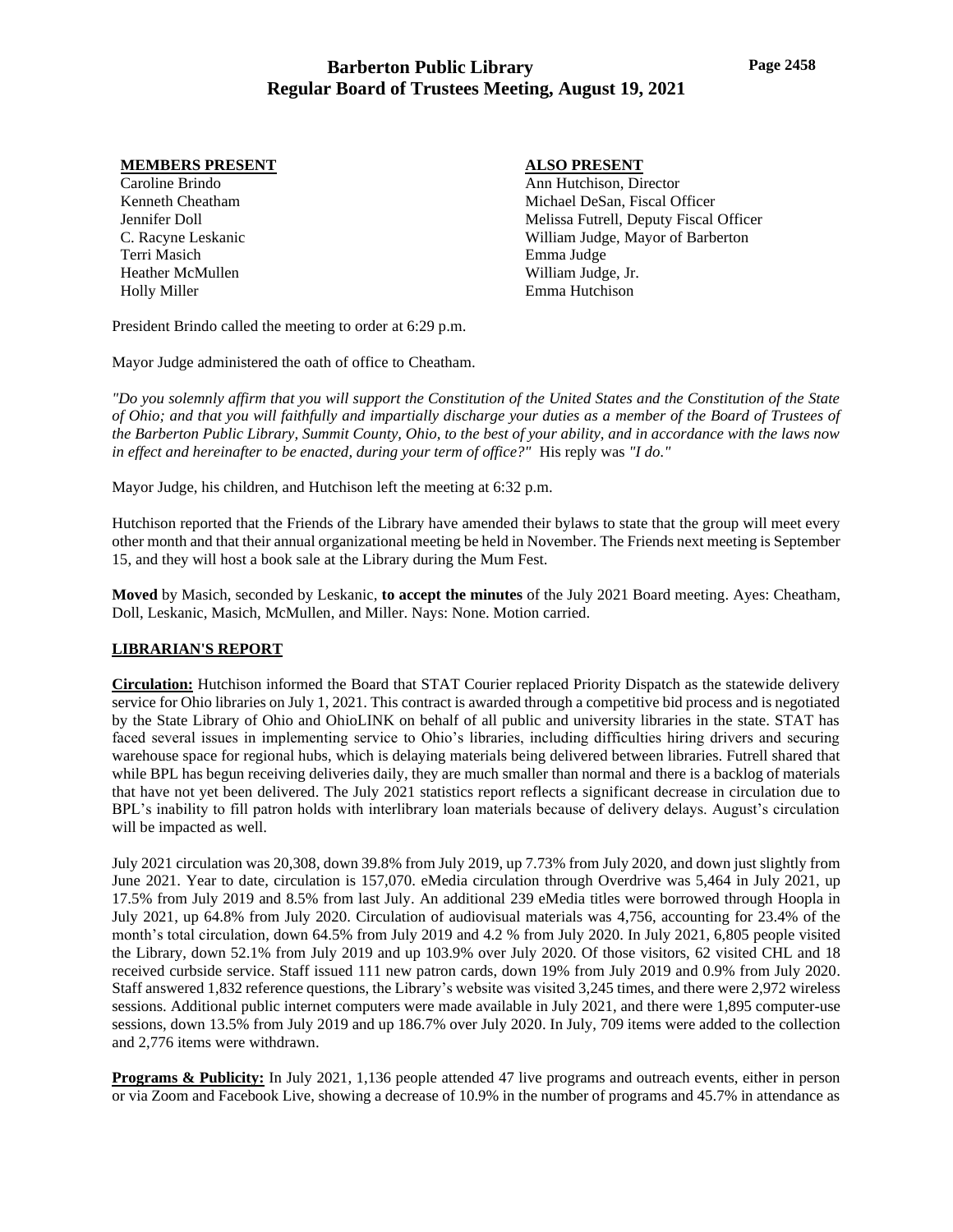compared to July 2019. An additional 2,223 people participated in or viewed 53 passive and recorded programs and outreach events in July 2021, for a total of 3,359 participants at 100 events.

Hutchison shared a folder with publicity for programs held in July 2021 as well as the Barberton City School District's 2021-2022 calendar, which featured a photo of the eSports team at BPL.

Hutchison shared a promotional flyer for METRO Regional Transit Authority's Book it on METRO! Program, in which BPL is participating along with Akron-Summit County, Cuyahoga Falls, Stow Munroe-Falls, and Twinsburg Libraries. Passengers with a valid library card from a participating library can ride free on METRO on the first Thursday of the month when they show their library card to the bus operator upon boarding. Up to two children, age five and under, can ride free with an adult's valid library card.

Today's edition of the Barberton Herald featured an article highlighting efforts made by BPL's Green Team, particularly the Library's new compost bin from Rubber City Reuse. The bin, which is located behind the Library, can be used for yard and food waste, as well as paper towels and pizza boxes. The Library is Rubber City's first composting site in Barberton, and will receive compost created from Library-generated waste in exchange for participation. This compost, in conjunction with a donation from the Rotary Club of Barberton in honor of former Library Director Barbara Kirbawy, will be used to create a pollinator garden in the island between the Library's drive-up book drop and parking lot.

Hutchison informed the Board that CHL's 20<sup>th</sup> anniversary celebration, originally planned for 2020, will be held the week of September 13, 2021. The branch is currently open Monday, Wednesday, and Friday from 10:00 a.m. to 3:00 p.m.

### **Donations:**

Martha Bidlingmyer - \$2,000.00 Friends of Barberton Public Library - \$1,004.00, to be used for the purchase of two tables & \$1,000.00, to be used for 1,000 Books Before Kindergarten Ann Hutchison - \$50.00

Miriam Morris - 630 books Luis Olmos-Marquez - \$20.00 Tuesday Study Club - \$100.00 Anonymous - 422 Books, 56 DVDs, 58 Magazines

**Moved** by McMullen, seconded by Leskanic, **to accept the donations**. Ayes: Cheatham, Doll, Leskanic, Masich, McMullen, and Miller. Nays: None. Motion carried.

**Other**: Hutchison presented the Board with a recommendation to fill the vacant part-time Librarian position in the Reference Services Department. Glennis Siegfried has been employed as a Library Assistant in the Customer Services Department since May 2019 and has assisted the Reference Department in various capacities, including with homebound delivery services. Siegfried, a 2012 MLIS graduate from Kent State University, volunteered in Local History and at Hudson Library and Historical Society prior to her employment at BPL.

**RESOLUTION 22-2021 Moved** by Masich, seconded by Doll, **to promote Glennis Siegfried** to a part-time Librarian in the Reference Services Department, regularly scheduled 28 hours per week at \$14.55 per hour, effective September 13, 2021. Ayes: Cheatham, Doll, Leskanic, Masich, McMullen, and Miller. Nays: None. Resolution adopted.

Hutchison presented the Board with a recommendation to fill the vacant Customer Services Manager position. Melissa Walker, who holds a MLIS degree from Kent State University, brings nine years of public library experience in various departments to the role. Walker is currently employed as a Reference Librarian at Akron- Summit County Public Library, where she serves as Vice President of the Staff Association.

**RESOLUTION 23-2021 Moved** by Doll, seconded by Leskanic, **to hire Melissa Walker** as full-time Customer Services Manager in the Customer Services Department, regularly scheduled 35 hours per week at \$17.00 per hour, effective September 13, 2021. Walker is to receive a \$0.50 per hour increase after a six-month satisfactory evaluation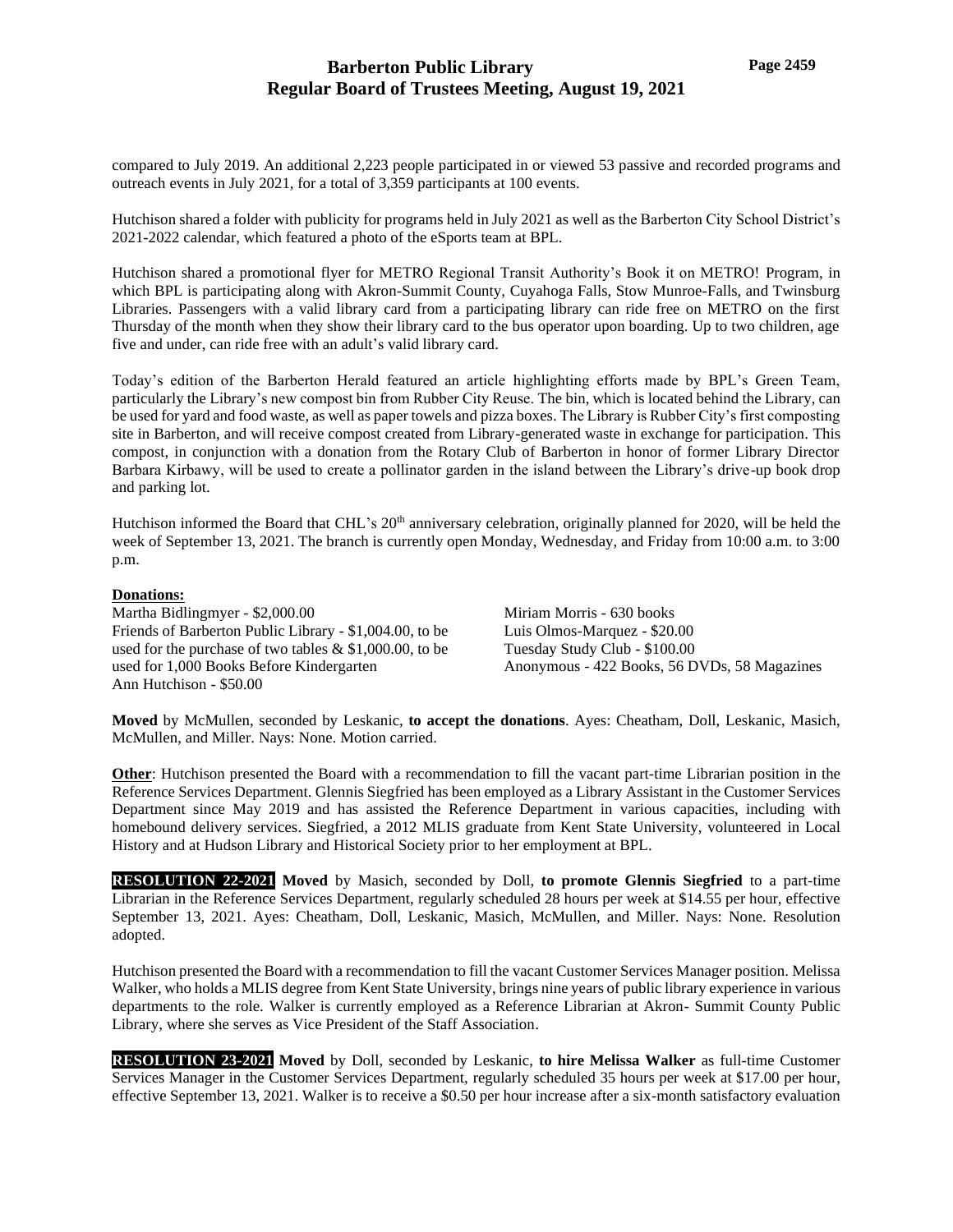and another \$0.50 per hour increase after one full year of satisfactory employment. Ayes: Cheatham, Doll, Leskanic, Masich, McMullen, and Miller. Nays: None. Resolution adopted.

**RESOLUTION 24-2021 Moved** by Masich, seconded by Leskanic, **to approve the Library's 2022 Operating Calendar**. Ayes: Cheatham, Doll, Leskanic, Masich, McMullen, and Miller. Nays: None. Resolution adopted.

Hutchison reported that she and other staff members were given a tour of the RV owned by the City of Barberton, which Mayor Judge has offered BPL the use of to provide bookmobile services to the community.

Hutchison informed the Board that Reference Services Librarian Sarah Granville has been elected to a leadership position with the Ohio Library Council's Teen Services Division.

Leskanic inquired if Summit County Public Health has approached Hutchison to host a mobile vaccination clinic at the Library. Hutchison replied that they have not, and she has not pursued the possibility as the Board elected not to be a pick-up location for at home test kits.

### **FISCAL OFFICER'S REPORT**

The Public Library Fund tax distribution for the month of August 2021 for the Barberton Public Library was \$83,101.99.

DeSan reviewed the financial reports, bank reconciliations, and bills paid for the month of July 2021, as well as miscellaneous income generated through vending machines and The Barberton Community Foundation.

DeSan requested permission from the Board to obtain a quote from UAN for year-end assistance in the Fiscal Office, which the Board granted. A motion will be required once more information is available.

**Moved** by Doll, seconded by Miller, **to accept the financial report, bank reconciliations, and bills** paid for the month of July 2021. Ayes: Cheatham, Doll, Leskanic, Masich, McMullen, and Miller. Nays: None. Motion carried.

### **COMMITTEE REPORTS**

**Finance and Audit Committee**: No meeting held.

**Personnel Committee**: No meeting held.

**Building and Equipment Committee**: No meeting held.

**Summit County Library Trustees Council**: No meeting held.

## **COMMUNICATIONS AND CORRESPONDENCE**

**OLC Legislative Update**: None.

**Community Correspondence**: None.

### **OLD BUSINESS**

**COVID-19 Updates**: Hutchison informed the Board that while the Library has not reinstituted a mask requirement for customers, signage has been updated to respectfully request that all visitors consider wearing a mask and they are required for those who have not been vaccinated. All staff members are asked to wear masks unless working in an isolated area. The Library will return to pre-COVID operating hours on September 13, 2021.